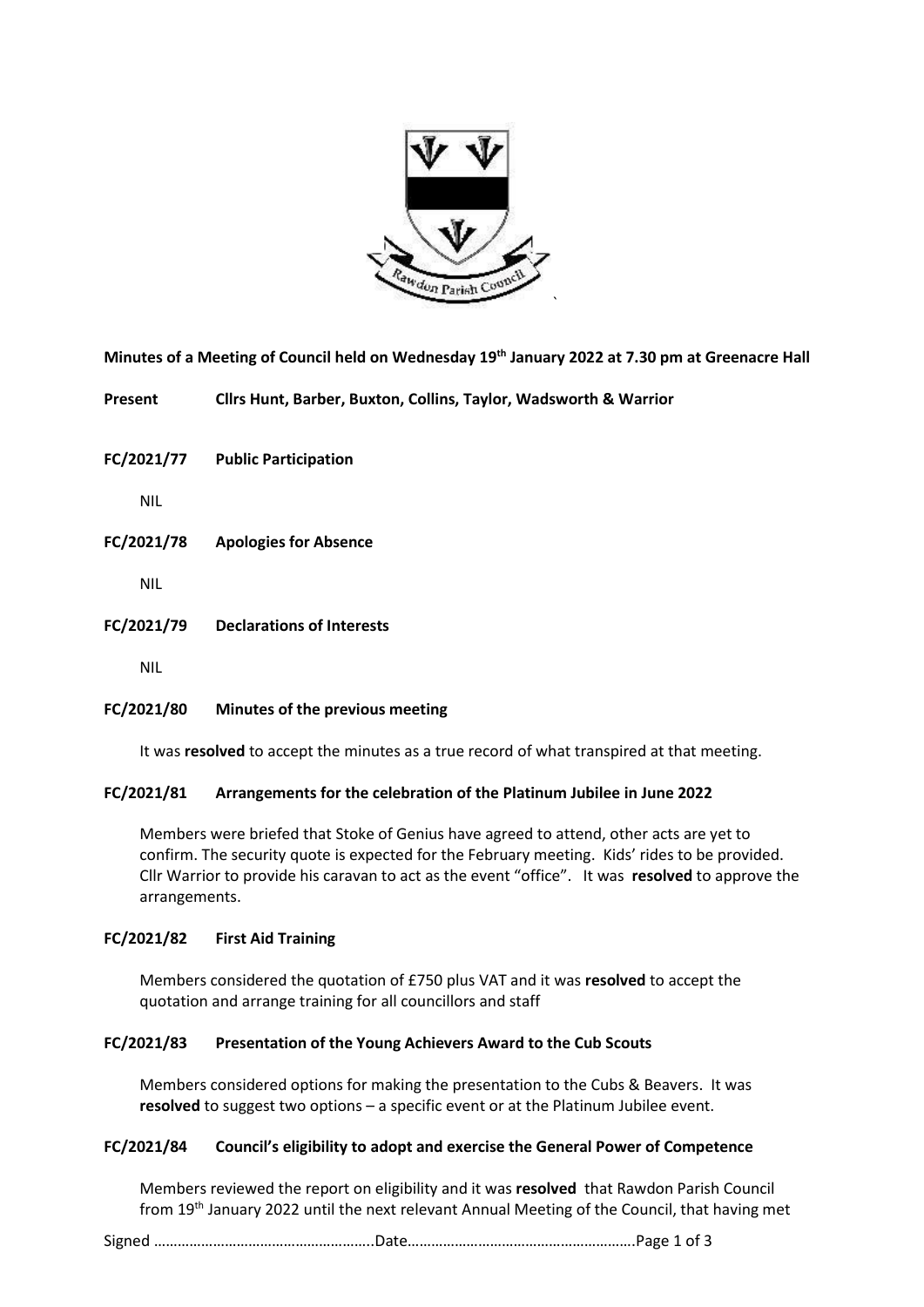the conditions of eligibility as defined in the Localism Act 2011 and SI 965 The Parish Councils (General Power of Competence) (Prescribed Conditions) Order 2012, adopts the General Power of Competence.

#### **FC/2021/85 Update on the carpark project and agree actions**

Members reviewed the new plans and it was **resolved** that EV points should be considered as part of the scheme and that minor amendments to the plans are required. Cllr Collins to request the amendments to the plans.

#### **FC/2021/86 Update on the Neighbourhood Plan and agree actions**

The Chairman reported on the meeting attended with the Neighbourhood Plan Consultant and the next steps. The Regulation 14 consultation is the next process. It was **resolved** that a public meeting be held in March to support the consultation. The consultation to be publicised through a special edition of Rawdon Matters and social media. It was recognised that delivery of the consultation would place additional administrative burden and it was **resolved** to pay overtime as necessary to the Clerk and Website Officer after timesheet approval by the Chairman and Vice Chairman.

#### **FC/2021/87 Hi-Viz waistcoats**

Members discussed options and it was **resolved** to purchase new hi-viz waistcoats in maroon with the Council logo on the front and the Council name on the back.

#### **FC/2021/88 Internal Controls Review Report from Cllr Shemilt**

This was deferred in the absence of Cllr Shemilt.

#### **FC/2021/89 Year to date finance report**

Members reviewed the report and it was **resolved** to accept the report.

#### **FC/2021/90 Approval of payments in accordance with the schedule of payments**

It was **resolved** to make the following payments

| Description                             | Amount  |  |
|-----------------------------------------|---------|--|
| Payroll                                 | 1366.14 |  |
| Quiz Prize                              | 26.00   |  |
| Christmas Lights                        | 3525.60 |  |
| Membership                              | 256.00  |  |
| <b>GPC Training &amp; Qualification</b> |         |  |
| Fees                                    | 66.00   |  |
| <b>Playgroup Funding</b>                | 90.00   |  |
| Room Hire                               | 72.00   |  |
| Total                                   | 5401.74 |  |